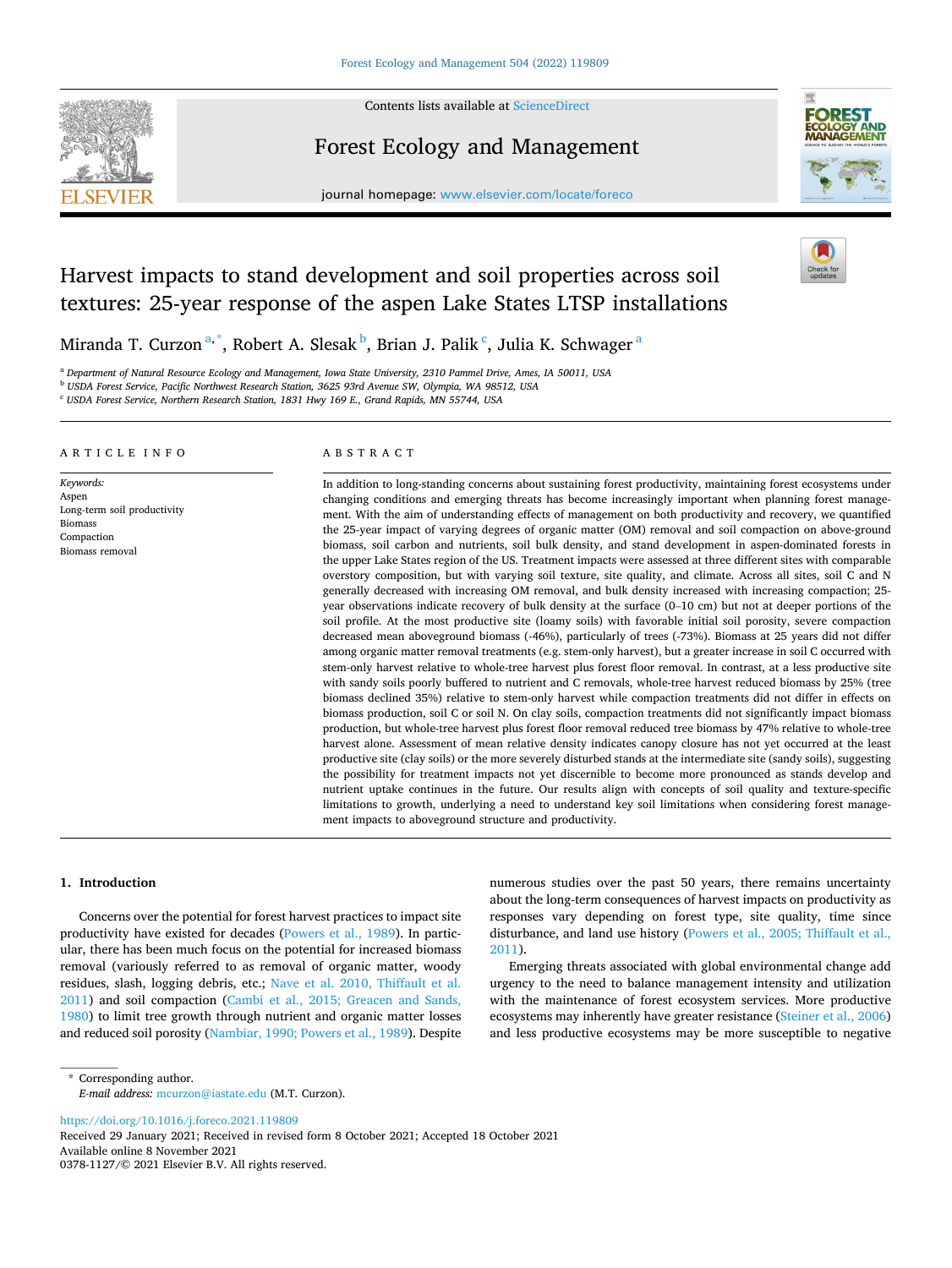impacts from disturbance, both natural and anthropogenic ([Pringle](#page-9-0)  [et al., 2007\)](#page-9-0). This suggests greater caution may be prudent when managing lower quality, less productive sites. On poorly buffered nutrientpoor soils, particularly where harvests have already occurred one or more times, intensive biomass removal (e.g. whole-tree harvest) can reduce soil nutrient availability and tree growth ([Helmisaari et al., 2011;](#page-8-0)  [Morris et al., 2014; Walmsley et al., 2009\)](#page-8-0). In contrast, forests with greater nutrient availability may be more resistant to negative impacts associated with residue removal, at least in terms of standing biomass ([Roxby and Howard, 2013; Smolander et al., 2010\)](#page-9-0), supporting the idea that more productive ecosystems have greater capacity for recovering fully and more quickly [\(Franklin et al., 2002; Larson et al., 2008](#page-8-0)).

Ecosystem productivity is also influenced by soil porosity and its effects on gas exchange, available water, and root development ([Nam](#page-9-0)[biar, 1990; Powers et al., 1989\)](#page-9-0). A reduction in soil porosity following soil compaction can reduce ecosystem productivity, with the effects most pronounced where porosity loss corresponds with an impact to related soil properties such as available soil water [\(Gomez et al., 2002](#page-8-0)). Increased soil bulk density can also physically limit successful seedling establishment and root growth of many tree species [\(Kozlowski, 1999](#page-8-0)), and where trees regenerate via root suckers, as is frequently the case with aspen species, soil compaction can have a variety of impacts. Wounding of aspen roots sometimes increases initial sucker densities ([Fraser et al., 2004](#page-8-0)), but it also frequently reduces the density and growth of regeneration by degrading soil conditions for roots or directly damaging them [\(Shepperd, 1993\)](#page-9-0). Compaction resulting from harvest operations has been observed to generally reduce root density and volume and to decrease the abundance of fine roots [\(Renkema et al., 2009;](#page-9-0)  [Shepperd, 1993; Zenner et al., 2007\)](#page-9-0) and is particularly detrimental for species like quaking aspen that concentrate root growth and suckering in the upper soil profile [\(Farmer, 1962; Wolken et al., 2010](#page-8-0)).

In addition to measurements of biomass production, individual tree characteristics, and soil properties, the rate of stand structural development, or the time it takes for a stand to develop structural characteristics associated with different stages of development (e.g. [Oliver](#page-9-0)  [et al. 1996, Franklin et al. 2002](#page-9-0)), provides a measure for assessing recovery following disturbance (e.g. [Larson et al. 2008\)](#page-8-0). Stand development is influenced by seed availability, the capacity for vegetative regeneration, and site quality with more productive sites generally developing more quickly [\(Franklin et al., 2002; Ryan et al., 2008](#page-8-0)). Slower development, evidenced by a longer period of recruitment during the stand initiation stage and before canopy closure occurs, suggests lower site quality ([Larson et al., 2008](#page-8-0)). It follows that differences in the rate of development of stands regenerated by harvests of varying severity within a relatively homogenous site can serve as an indicator of disturbance impact on site quality. Additionally, the status of stand development has implications for the demand on below-ground resources. For example, the negative impacts of removing nutrients through intensive practices such as whole-tree harvesting may not become evident in forest soils until 10–20 (or more) years after harvest as vegetation recovers and nutrient uptake increases [\(Mason et al., 2012;](#page-9-0)  [Thiffault et al., 2011\)](#page-9-0).

The Long-Term Soil Productivity (LTSP) program was initiated in 1989 to evaluate the effects of increasing biomass removal and soil compaction on forest productivity ([Powers, 2006\)](#page-9-0). Over 100 LTSP studies have been installed across a wide range of ecosystems and site (soil) conditions, ultimately representing many of the dominant forest types that occur across North America ([Powers, 2006](#page-9-0)). Originally designed to determine whether common management practices threatened long-term sustainability of forests (in order to inform compliance with the National Forest Management Act; [Powers, 2006](#page-9-0)), the LTSP program essentially set up an experiment to determine how much harvest-related disturbance forests can absorb without substantive change. While the basic questions underlying the LTSP program were developed over 30 years ago, they remain relevant today. Increasing concern related to climate change has renewed interest in sourcing

renewable, bioenergy feedstocks from forests [\(Becker et al., 2009;](#page-8-0)  [Berger et al., 2013; Janowiak and Webster, 2010; Millar et al., 2007](#page-8-0)), which may lead to more frequent harvests, increased logging residue removal, and increased potential for soil compaction. Additionally, changing climate has the potential to alter operating conditions such that risks of soil compaction are increased. For example, warming winter temperatures may limit the establishment of soil frost, leading to a decrease in soil strength and increases in soil compaction during winter harvesting ([Kolka et al., 2012; Rittenhouse and Rissman, 2015; Wolf](#page-8-0)  [et al., 2008\)](#page-8-0). Given this, the LTSP framework provides an opportunity to address key sustainability issues we face now and into the future.

In the present study, we assessed the impact of organic matter removal and soil compaction on woody biomass production, stand development, soil C and nutrients, and bulk density after 25 years at three LTSP sites dominated by aspen species in the Upper Lake States regionThe three LTSP sites span a gradient in soil texture (sand, loam, clay) that corresponds with differences in site productivity. For all sites, we hypothesized that more extreme biomass removal and greater soil compaction would lead to lower above-ground biomass production and slower recovery, in terms of stand development. We also hypothesized that increasing biomass removal would result in a greater reduction in soil nutrients across sites. Lastly, we expected responses to the two experimental factors (organic matter removal and compaction) to vary by soil texture, with biomass removal having greatest effects where initial nutrient pools are low (sand texture) and soil compaction having greatest effect where initial pore size distribution is most favorable to growth (e.g., higher available water in a loam texture).

### **2. Methods**

### *2.1. Study areas*

We present 25-year results based on data collected from three USDA Forest Service installations of the LTSP study distributed across the Laurentian Mixed Forest Province in aspen-dominated forests. These were located on the Chippewa National Forest (CNF) in Minnesota, USA, and the Ottawa (ONF) and Huron-Manistee (HMNF) National Forests in Michigan, USA. Aspen species (*Populus tremuloides* at all three sites and *P. grandidentata* at CNF and HMNF) dominated all stands prior to harvest, accounting for over 50% of overstory basal area. Associated, less abundant species varied among the sites and included sugar maple (*Acer sacharum*), American basswood (*Tilia americana*), balsam fir (*Abies balsamea*), eastern white pine (*Pinus strobus*), white spruce (*Picea alba*), and northern red oak (*Quercus rubra*). Sites spanned a gradient in soil texture and differed in climate ([Table 1\)](#page-2-0). Potential productivity (site index) was greatest at the CNF installation, intermediate at HMNF, and lowest at ONF [\(Table 1](#page-2-0)). Consistent with the original intent of the LTSP study, we compared responses across sites that vary in quality for the dominant tree species, in this case aspen [\(Powers, 2006; Stone, 2001](#page-9-0)).

### *2.2. Experimental design*

This study utilized a complete factorial design with two factors. The first factor was organic matter removal and included three levels: 1) stem-only harvest (SOH), which consisted of the removal of merchantable stems, as well as all shrubs, but with retention of harvest residues (non-merchantable tops and branches) on site, 2) whole-tree harvest (WTH), which consisted of the removal of all above-ground portions of trees, as well as shrubs, with no retention of harvest residues on site; and 3) whole-tree harvest plus forest floor removal (FFR), which consisted of the removal of all above-ground biomass (trees, shrubs, forest floor). The second factor was compaction and included three levels: 1) no additional compaction above background levels typical of a winter harvest (C0), moderate compaction (C1, target increase of 15% in soil bulk density), and heavy compaction (C2, target increase of 30% in soil bulk density) [\(Stone, 2001\)](#page-9-0). All treatment combinations were replicated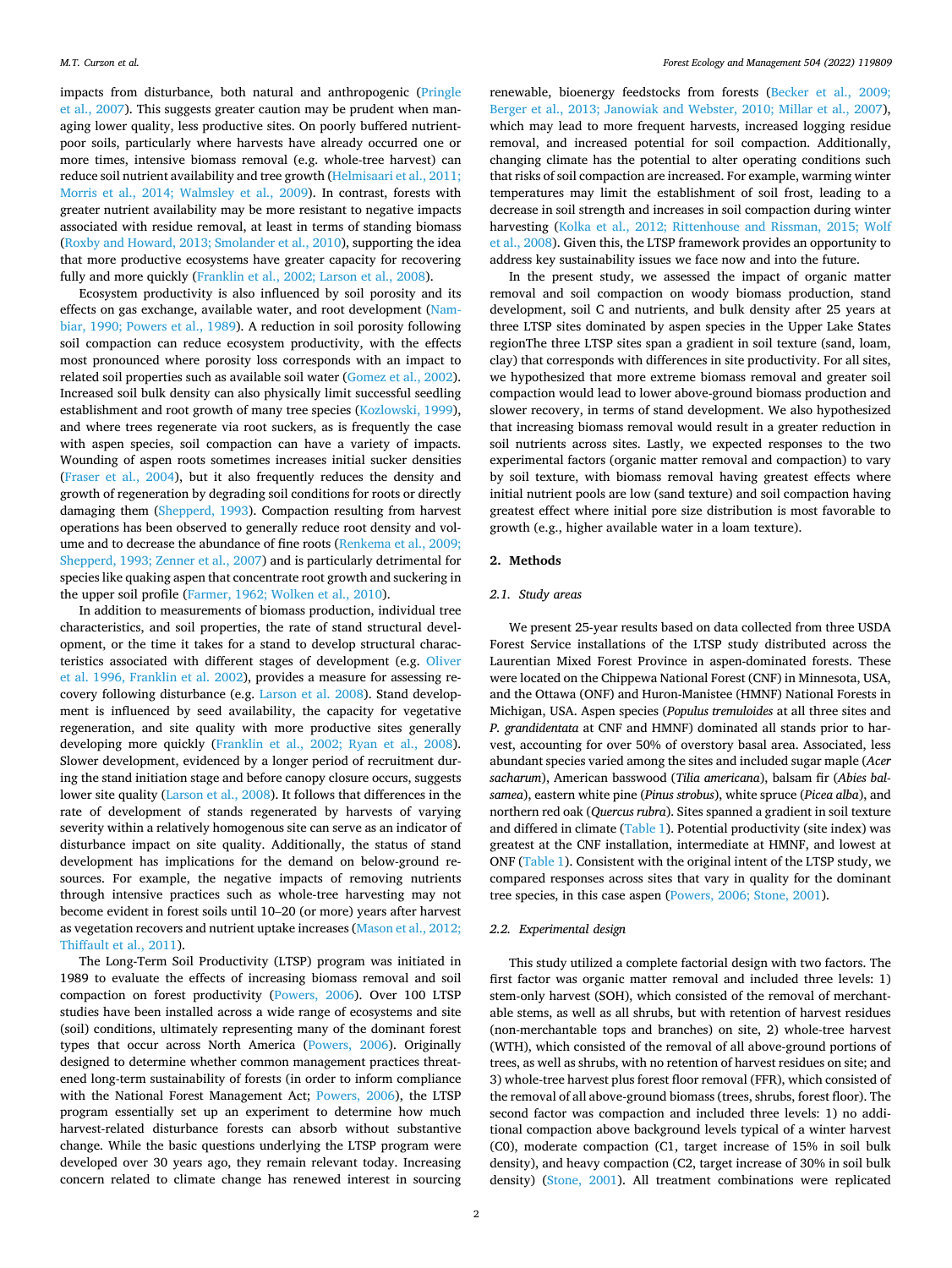#### <span id="page-2-0"></span>**Table 1**

Site information. Mean soil C and nutrients are based on pre-treatment observations at 0–30 cm depth [\(Slesak et al. 2017](#page-9-0)). Standard error is provided in parentheses.

|                                                                                                                                 | Chippewa<br>(CNF)<br>Minnesota,<br><b>USA</b>          | Huron-Manistee<br>(HMNF)<br>Michigan, USA                    | Ottawa (ONF)<br>Michigan,<br><b>USA</b>           |
|---------------------------------------------------------------------------------------------------------------------------------|--------------------------------------------------------|--------------------------------------------------------------|---------------------------------------------------|
| Location                                                                                                                        | 47°180 N,<br>94°310 W                                  | 44°380 N, 83°310<br>W                                        | 46°370 N,<br>89°120 W                             |
| Site index for<br>P. tremuloides<br>$(m, 50 \text{ years})$                                                                     | 23                                                     | 19                                                           | $17 - 18$                                         |
| Pre-treatment<br>overstory<br>composition<br>(most abundant<br>species in order of<br>decreasing<br>abundance by<br>basal area) | quaking aspen,<br>sugar maple,<br>American<br>basswood | quaking aspen,<br>bigtooth aspen,<br>northern red oak        | quaking<br>aspen, balsam<br>fir, white<br>spruce, |
| Precipitation (cm/<br>yr)                                                                                                       | 64                                                     | 77                                                           | 75                                                |
| Mean annual<br>temperature(C)                                                                                                   | 3.8                                                    | 6.2                                                          | 4.5                                               |
| Soil classification                                                                                                             | Frigid Haplic<br>Glossudalfs                           | Frigid Entic<br>Haplorthods,<br>Frigid Typic<br>Udipsamments | Frigid Vertic<br>Glossudalfs                      |
| Soil texture<br>(% sand, silt, clay)                                                                                            | silt loam (45/<br>51/4)                                | sand (93/6/1)                                                | clayey $(23/$<br>27/50                            |
| Bulk density (Mg<br>$m^{-3}$                                                                                                    | 1.24                                                   | 1.12                                                         | 1.19                                              |
| Total C (Mg/ha)<br>Total N (Mg/ha)                                                                                              | 50.3(10.2)<br>2.7(0.6)                                 | 36.7 (5.2)<br>1.5(0.7)                                       | 62.3(8.5)<br>3.8(0/8)                             |
| Ca (kg/ha)<br>Mg (kg/ha)                                                                                                        | 1750 (550)<br>260 (60)                                 | 400 (140)<br>50(10)                                          | 7010 (1650)<br>1870 (420)                         |
| $K$ (kg/ha)                                                                                                                     | 220 (40)                                               | 100 (20)                                                     | 740 (140)                                         |
|                                                                                                                                 |                                                        |                                                              |                                                   |
| $P$ (kg/ha)<br>Harvest year                                                                                                     | 300 (80)<br>1993                                       | 110 (40)<br>1994                                             | 70 (20)<br>1992                                   |

three times at the CNF and HMNF sites. Replication at the ONF differed slightly, in part because of recent impacts from beaver. The ONF installation does not have the SOH/C2 treatment but includes five replicates of the WTH/C0 treatment, two replicates of SOH/C1, two replicates of FFR/C2, and three replicates of the remaining treatment combinations. At all three installations, treatments were applied to 0.25 ha plots, consisting of a 40 m X 40 m measurement plot surrounded by a 5 m buffer.

## *2.3. Data collection*

Overstory trees (diameter  $\geq 10$  cm), saplings and seedlings (height *>* 15 cm and diameter *<* 10 cm), and woody shrubs (defined by species) were sampled in nine 1.78 m radius (10 m<sup>2</sup>) circular subplots per 40 m X 40 m measurement plot. In these plots, the species and diameter (at 15 cm for stems *<* 2.5 cm at breast height (1.37 m) or at breast height for larger stems) was recorded for all woody stems. Change (Δ) in sapling and tree densities between 20 and 25 years after harvest was calculated to assess the status of tree recruitment to the canopy, a process associated with stand development. Once recruitment of trees to the canopy halts, presumably because the canopy has closed and resources are limited, an even-aged stand enters the stem exclusion stage of stand development, characterized by increasing competition among trees and greater demand on below-ground resources [\(Oliver et al., 1996\)](#page-9-0). All other data reported were sampled during year 25.

Soils were sampled during the summer in the year preceding harvest (i.e., pretreatment) and at 25 years after treatment implementation. In each treatment plot, soil samples were collected at 5 locations before harvest, and at 9 locations in year 25. Soil samples were collected with a stainless-steel corer (6.35 cm diameter;  $190.5 \text{ cm}^3$  volume) using an

internal plastic sleeve to a depth of 30 cm. Cores were transported to the laboratory and separated into forest floor and 10 cm mineral soil depth increments. Forest floor was dried at 70 ◦C for 24 h, weighed to determine mass per unit area, and then composited for nutrient analysis. Mineral soil was dried to 105 ◦C until constant mass was attained, weighed to determine total mass per unit volume (i.e., bulk density), sieved to pass a 2 mm mesh, weighed again to determine fine fraction mass per unit volume, and then composited by depth increment for nutrient analysis.

# *2.4. Soil analysis*

We derived pretreatment nutrient estimates from archived soils that were analyzed previously as reported in [Slesak et al. \(2017\).](#page-9-0) The analytical techniques and equipment used for the pretreatment samples are identical to those used for the 25-year analysis reported here. Total forest floor and mineral soil C and N were measured on 1-g pulverized subsamples with dry combustion using a LECO Dumas combustion technique on a Fisons NA1500 NCS Elemental Analyzer (ThermoQuest Italia, Milan, Italy). The Mehlich method ([Mehlich, 1984\)](#page-9-0) was used to extract mineral soil P, Ca, Mg, and K, and extract concentrations were measured with inductively coupled plasma spectroscopy (Varian Vista MPX, Varian, Palo Alto, CA, USA). Concentrations were converted to a mass basis using the fine fraction (*<*2mm) mass estimate. All estimates are reported on an oven dry (105 ◦C) basis.

# *2.5. Data summary and analysis*

Above-ground biomass for all overstory stems (DBH  $> 10$  cm) was estimated using species-specific allometric equations ([Jenkins et al.,](#page-8-0)  [2004;](#page-8-0) Table A1). We also quantified the relative density of each stand to allow (in combination with the status of recruitment) an assessment of the rate of stand development. Relative density (RD) is an index of current stand density compared with the maximum possible for a given species ([Drew and Flewelling, 1979; Reineke, 1933\)](#page-8-0) or species mixture ([Woodall et al., 2005\)](#page-9-0) and can be used to quantify competition within a forest stand independent of site quality and age. It can also be used as an indicator of stand development as a relative density of 0.15 approximates the timing of canopy closure, depending on the stand density index used ([Drew and Flewelling, 1979; Jack and Long, 1996](#page-8-0)). To estimate relative density, we first quantified the stand density index (SDI) as follows:

$$
SDI = \sum sph \left(\frac{DBH_i}{25}\right)^2
$$

where DBH*i* is the mid-point of the *i*th diameter class (cm) and sph*i* is the number of stems per hectare in the *i*th diameter class ([Jack and Long,](#page-8-0)  [1996; Reineke, 1933\)](#page-8-0).

Next, because we were working with mixed species stands rather than a single species, we used an equation informed by species' specific gravity (a biological trait related to growth rates and tolerance of competition) to estimate the maximum SDI:

$$
SDI_{99} = -2098.6 \times SG_m + 2057.3
$$

where SDI99 is the statistical expectation of the 99th percentile maximum SDI and  $SG<sub>m</sub>$  is the mean specific gravity for a forest stand, given the species composition [\(Woodall et al., 2005\)](#page-9-0). Relative density was then calculated as SDI/SDI<sub>99</sub> for each forest stand.

Forest floor and mineral soil mass estimates of C and N were summed for analysis across depths, and mass estimates of extractable macronutrients were summed across mineral soil depth increments only. We assessed treatment effects using the change in soil C and nutrient pools over time to account for differences that may have existed in those pools prior to treatment [\(Homann et al., 2008](#page-8-0)). Change in soil C and nutrient content were calculated as the difference between pretreatment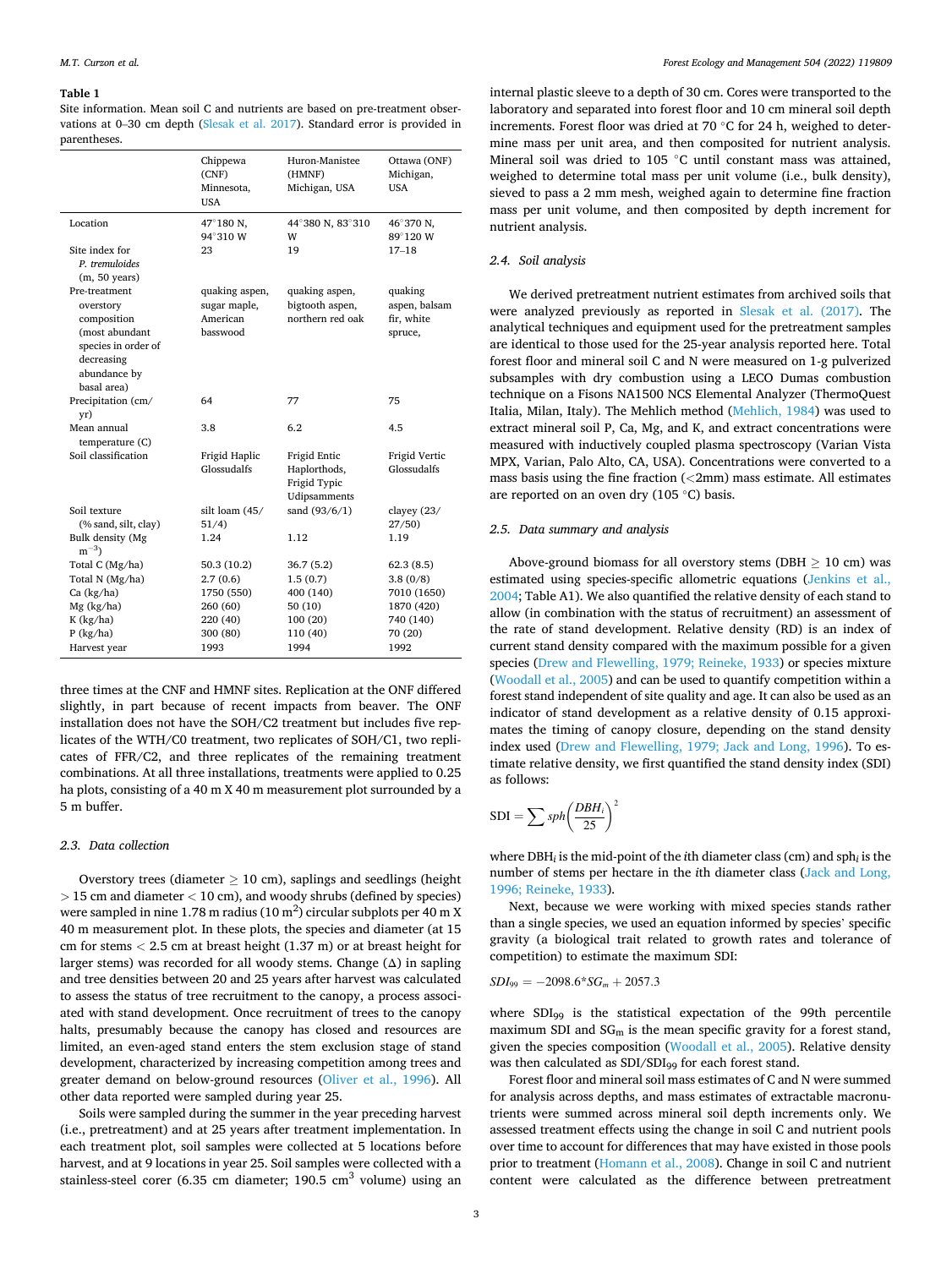<span id="page-3-0"></span>estimates and the 25-year post-treatment measurement periods, with negative values indicating absolute losses and positive values indicating gains. Treatment effects on total bulk density were assessed using the same approach as used for soil C and nutrients, with the exception that treatment effects were evaluated by depth increment within each site. Changes in total bulk density were calculated as the difference between pretreatment and the 25th year after treatment, with negative values indicating recovery to densities lower than pretreatment and positive values indicating continued impact with densities higher than pretreatment.

For all analyses, each site was analyzed independently in SAS (SAS Institute, Inc. 2013) with a probability level of 0.1 for type I error, because of low statistical power associated with the level of replication and high inherent variability in some of the variables ([Kurth et al.,](#page-8-0)  [2014\)](#page-8-0). The influence of organic matter removal and compaction on relative density, change  $(\Delta)$  in sapling and tree densities between 20 and 25 years after treatment, above-ground standing woody biomass (all tree and shrub species, height *>* 15 cm), sapling biomass (DBH *<* 10 cm), tree standing biomass (DBH  $> 10$  cm), shrub biomass, and change in soil C and nutrient pools was tested with mixed-effects ANOVA using the SAS MIXED procedure. When significant, pre-treatment values were included as covariates in analyses of change in soil C and nutrient content. Block was included as a random effect while OMR and CPT were treated as fixed effects. Type III sums of squares were used to account for the unbalanced design at the Ottawa NF.

Confidence intervals were developed for the mean change in soil C and nutrients within a treatment to independently assess if any change

over time was significantly different from zero. Residuals were inspected visually to ensure assumptions for ANOVA had been met. Tukeyadjusted multiple comparisons were used to distinguish between treatment pairs, where warranted.

# **3. Results**

### *3.1. Above-ground biomass production*

The response of woody above-ground biomass, as a measure of productivity over the 25-year period, indicates significant treatment effects that varied by site and were largely associated with differences in tree biomass (Figs. 1 and 2). On the highest productivity site with siltloam soils (CNF), significant treatment effects were associated with soil compaction where the no additional compaction (C0) treatment had the greatest overall standing biomass and the greatest tree biomass, while C1 and C2 reduced productivity by 46 percent and 73 percent, respectively (Fig. 1). The effect of organic matter removal was not significant, and there was no interaction between compaction and organic matter removal for any of the variables assessed ([Table 2\)](#page-4-0).

In contrast, treatment effects observed on the intermediate productivity site with sandy soils (HMNF) were largely associated with the organic matter removal treatment. The removal of harvest residues associated with WTH and FFR negatively impacted total standing biomass (-25 and − 26 percent, respectively) and tree standing biomass (-39 and − 35%, respectively) relative to the SOH harvest. In addition, FFR had lower shrub biomass than WTH, but the contribution of shrub



**Fig. 1.** Vegetation response (forest above-ground biomass and structure) to compaction 25 years after treatment at the Chippewa (panels A, D, G), Huron (panels B, E, H), and Ottawa (panels C, F, I) National Forest LTSP sites. Lower-case letters indicate differences among levels of compaction (C0 - no additional, C1- moderate, C2 - heavy) following Tukey-adjusted pairwise comparisons (p *<* 0.10), where mixed effects ANOVA indicated differences among treatments. In panels D-F, a relative density of 0.15 approximates canopy closure and is marked with a dashed line. Panels G, H, and I show the change (Δ) in sapling and tree densities that occurred between years 20 and 25 after treatment, and an asterisk (\*) indicates Δstems per ha  $\neq$  0. Decreases in sapling densities indicated above have been corrected to account for recruitment into the next largest ("tree") size class (DBH ≥ 10) such that a negative Δ indicates mortality. Error bars indicate standard error for all species in each category. Standard error is not indicated for aspen (*P. tremuloides* and *P. grandidentata,* combined, in panels A-C).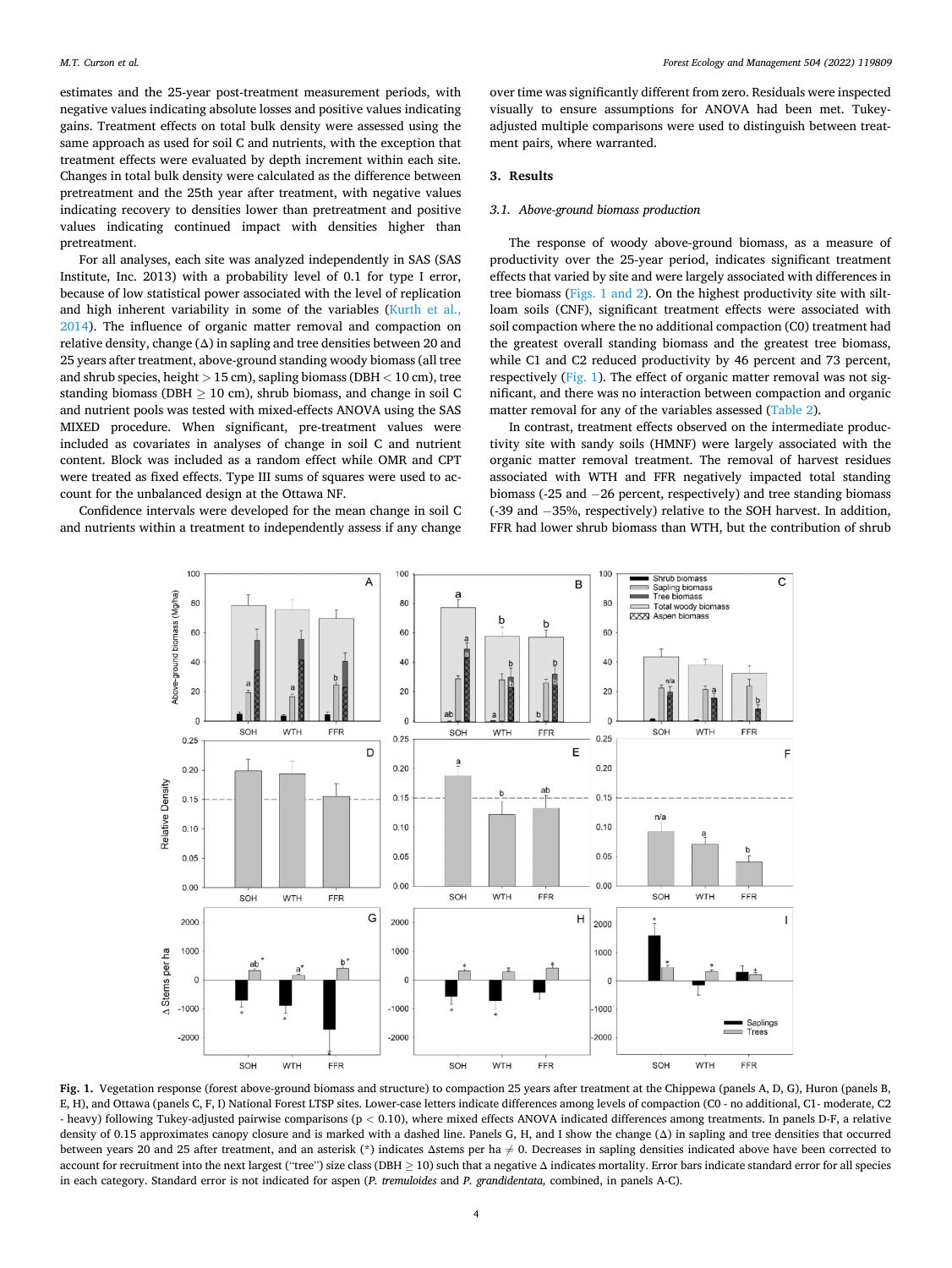<span id="page-4-0"></span>

**Fig. 2.** Vegetation response (forest standing biomass and structure) to organic matter removal treatments 25 years post-harvest at the Chippewa (panels A, D, G), Huron (Panels B, E, H), and Ottawa (Panels C, F, I) National Forests. Lower-case letters indicate differences between levels of organic matter removal (SOH - stemonly harvest, WTH- whole-tree harvest, FFR – whole-tree harvest and forest floor removal) following Tukey-adjusted pairwise comparisons (p *<* 0.10) where mixed effects ANOVA indicated differences among treatments. A relative density of 0.15 approximates canopy closure and is marked with a dashed line in panels D, E, and F. Panels G, H, and I show the change (Δ) in sapling and tree densities that occurred between 20 and 25 years post-harvest, and an asterisk (\*) indicates Δstems per ha ≠ 0. Decreases in sapling densities indicated above have been corrected to account for recruitment into the next largest ("tree") size class (DBH ≥ 10) such that a negative Δ indicates mortality. Error bars indicate standard error for all species in each category. Standard error is not indicated for aspen (*P. tremuloides* and *P. grandidentata,* combined, in panels A-C).

# **Table 2**

ANOVA results showing effects of organic matter removal and compaction on standing biomass and forest structure for the Chippewa (high quality), Huron (intermediate quality), and Ottawa (low quality) Lake States LTSP installations.

|          |                       |                |      | <b>Total Woody Biomass</b> | Tree biomass |         | Sapling biomass |         | Shrub biomass |         | Relative density |         |
|----------|-----------------------|----------------|------|----------------------------|--------------|---------|-----------------|---------|---------------|---------|------------------|---------|
|          | Effect                | df             | F    | p-value                    | F            | p-value | F               | p-value | F             | p-value | F                | p-value |
| Chippewa |                       |                |      |                            |              |         |                 |         |               |         |                  |         |
|          | <b>OMR</b>            | $\overline{2}$ | 0.83 | 0.452                      | 1.94         | 0.175   | 6.20            | 0.009   | 0.10          | 0.905   | 1.62             | 0.227   |
|          | <b>CPT</b>            | $\overline{2}$ | 3.87 | 0.0412                     | 3.15         | 0.069   | 1.65            | 0.221   | 1.83          | 0.191   | 5.12             | 0.018   |
|          | OMR $\times$ CPT      | $\overline{4}$ | 1.09 | 0.3924                     | 0.75         | 0.573   | 0.66            | 0.6313  | 0.15          | 0.961   | 0.78             | 0.551   |
|          | <b>Huron-Manistee</b> |                |      |                            |              |         |                 |         |               |         |                  |         |
|          | <b>OMR</b>            | $\overline{2}$ | 3.44 | 0.056                      | 4.52         | 0.027   | 0.27            | 0.769   | 3.33          | 0.060   | 3.38             | 0.058   |
|          | <b>CPT</b>            | 2              | 0.27 | 0.764                      | 1.40         | 0.274   | 1.27            | 0.305   | 1.72          | 0.208   | 1.38             | 0.277   |
|          | OMR $\times$ CPT      | 4              | 0.63 | 0.646                      | 1.09         | 0.391   | 0.59            | 0.676   | 0.91          | 0.478   | 0.98             | 0.442   |
| Ottawa   |                       |                |      |                            |              |         |                 |         |               |         |                  |         |
|          | <b>OMR</b>            | 2              | 1.38 | 0.281                      | 2.81         | 0.092   | 0.16            | 0.852   | 5.47          | 0.017   | 3.23             | 0.068   |
|          | <b>CPT</b>            | $\overline{2}$ | 0.88 | 0.434                      | 0.27         | 0.766   | 0.78            | 0.478   | 1.68          | 0.220   | 0.47             | 0.636   |
|          | OMR $\times$ CPT      | 3              | 1.90 | 0.172                      | 0.53         | 0.666   | 1.50            | 0.254   | 0.04          | 0.990   | 0.72             | 0.555   |

biomass to total aboveground biomass was very low (Fig. 2). There were no significant differences among compaction treatments on aboveground production.

# Finally, at the lowest productivity site (clay soils, ONF), there were no significant differences among either organic matter removal or compaction treatments on total standing biomass. However, a 22 percent reduction in tree biomass was observed following the FFR treatment relative to SOH (Fig. 2).

### *3.2. Stand development*

The impact of treatments on the rate of stand development followed trends similar to those reported for standing biomass. At CNF (most productive site), mean relative density was highest in stands receiving the no additional compaction (C0) treatment and lowest with heavy compaction (C2) where it was *<* 0.15, suggesting the most heavily compacted stands had not yet reached canopy closure (Fig. 2). Mean relative density was also near canopy closure (mean  $= 0.155$ ) in the FFR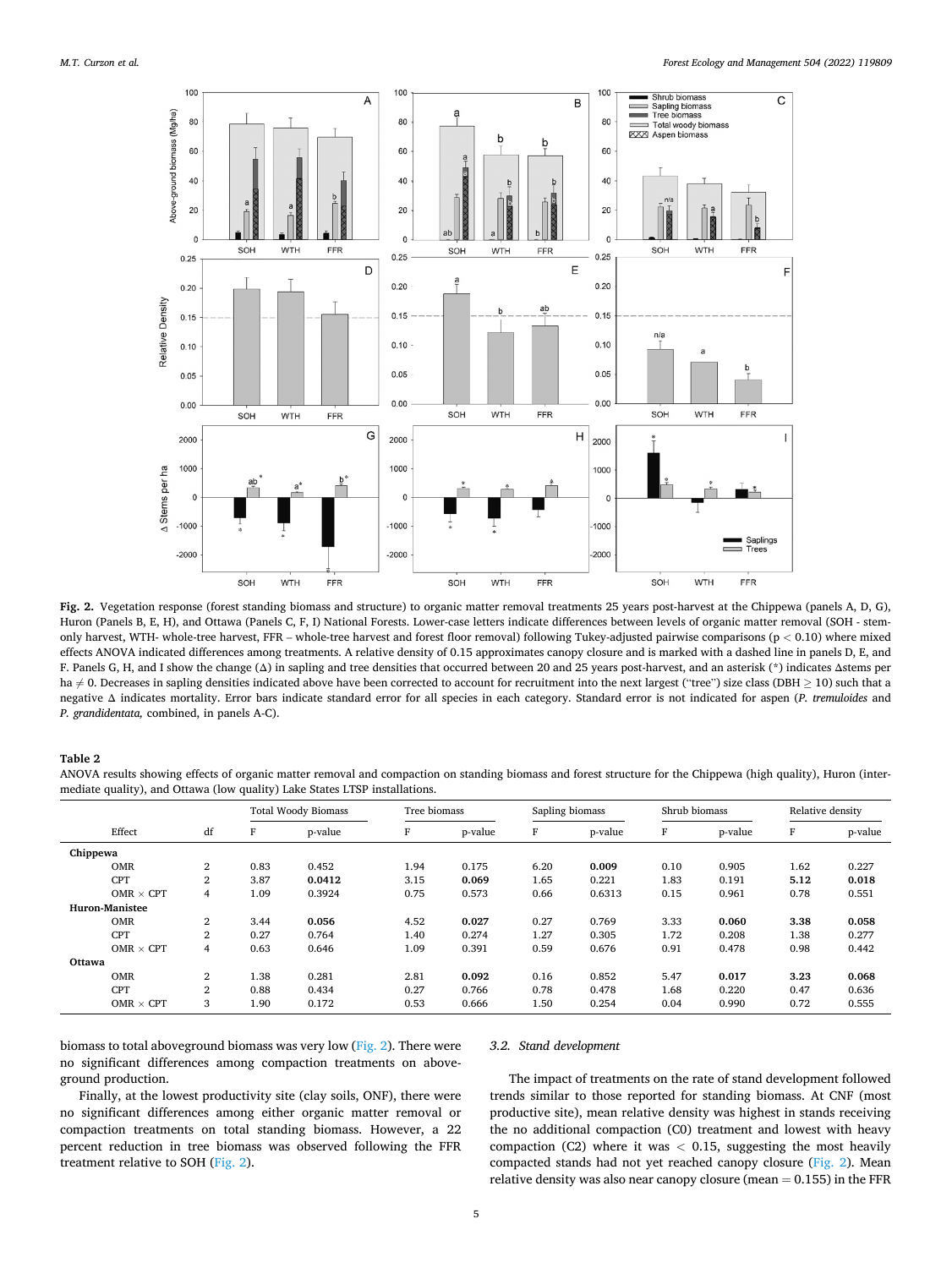treatment where a greater number of stems recruited from smaller size classes (DBH *<* 10 cm) to the overstory (DBH ≥ 10 cm) between 20 and 25 years after treatment compared with whole-tree harvest stands where recruitment had slowed by year 20 ([Fig. 2\)](#page-4-0).

At HMNF (mid-productivity site), SOH led to the fastest rate of development, with mean relative density exceeding 0.15, unlike the WTH and FFR treatments ([Fig. 2](#page-4-0)). Neither relative density nor  $\Delta$  sapling or tree densities differed among compaction levels indicating little to no effect of compaction on stand development. Forest growth occurred most slowly at ONF, the lowest productivity site, overall [\(Fig. 2](#page-4-0)). Changes in sapling and tree densities did not differ among treatments at this site, but none of the stands have reached canopy closure (relative density *>* 0.15), and unlike CNF and HMNF where losses in sapling densities were broadly observed across treatments, saplings continued to recruit between 20 and 25 years in some stands at the ONF [\(Figs. 1](#page-3-0)  [and 2\)](#page-3-0).

### *3.3. Soil C and nutrients*

There was a significant effect of organic matter removal on soil C and N at CNF and ONF LTSP sites (Table 3). Effects of organic matter removal on C showed similar patterns across sites, ΔC decreased (greater reductions in soil C or lesser increases in soil C, relative to pre-treatment) with increasing organic matter removal (Fig. 3). At CNF and ONF sites, there were significant differences in Δ soil C between the SOH and FFR treatments resulting from a significant increase with SOH at CNF and a significant increase in SOH coupled with a significant decrease in FFR at ONF. The increase in  $\Delta C$  with SOH at CNF [\(Fig. 3](#page-4-0)) can be attributed to increases in forest floor mass and its effect on forest floor C content (Tables 3 and 4). There were no significant differences in  $\Delta C$  among treatments at the HMNF (Fig. 3), but C was significantly decreased with FFR (i.e., change *<* 0) (Tables 3 and 4).

Soil nitrogen generally increased over the 25-year period, with the exception of the FFR treatment at CNF and ONF where change in soil N did not differ from zero (Fig. 3). In both cases, the increase in soil N generally decreased with increasing level of OM removal, with significant differences between the SOH and FFR treatments at CNF (high productivity, silt loam) and significant differences between the WTH and FFR treatments at ONF (low productivity, clay). There was no apparent difference in soil N among treatments on the sandy soils at HMNF.

There was no effect of OM treatments on extractable soil cations and P at any site, and no effect of compaction on any element with one exception. In that instance, at HMNF, the change in extractable soil K was significantly lower in the C0 treatment compared to both C1 (p  $\!=$ 0.071; diff. = -13.9 kg ha<sup>-1</sup>; 90% CI:-26.7, -1.1) and C2 ( $p = 0.098$ ; diff. = -13.4 kg ha<sup>-1</sup>; 90% CI:-26.8, -0.1). Regardless of treatment, extractable soil Ca and Mg increased over the 25-year time period at the high and intermediate productivity sites (Table B1). Extractable soil P significantly decreased across all treatments over the 25-year time



**Fig. 3.** Change in soil carbon (panel A) and nitrogen (panel B) by organic matter removal treatment at each of the Lake States aspen LTSP sites. Values within a site containing different letters are significantly different. Error bars are 90% confidence intervals for mean treatment values. Intervals which do not overlap the zero line are significantly different from zero.

period across all sites (Table B1). The decreases were relatively large, averaging 24% (CNF), 36% (HMNF), and 37% (ONF) across all treatments relative to the pretreatment extractable soil P pool [\(Table 1\)](#page-2-0).

### *3.4. Soil bulk density*

General patterns of treatment effects on bulk density were similar across sites, where the 0–10 cm depth increment showed full recovery with densities less than pretreatment values at CNF and ONF (silt loam

**Table 3** 

F Statistic probabilities for effects of organic matter removal and compaction on soil properties for the Chippewa, Huron, and Ottawa LTSP installations. Bold text indicates a statistically significant effect (p *<* 0.1).

| Effect           | $\sqrt{2}$<br>U | N     | Ca    | K     | Mg    | P     | FF mass | FF C  | FF N  |
|------------------|-----------------|-------|-------|-------|-------|-------|---------|-------|-------|
| Chippewa         |                 |       |       |       |       |       |         |       |       |
| <b>CPT</b>       | 0.350           | 0.993 | 0.914 | 0.210 | 0.403 | 0.958 | 0.309   | 0.340 | 0.318 |
| <b>OMR</b>       | 0.066           | 0.061 | 0.352 | 0.862 | 0.696 | 0.570 | 0.071   | 0.058 | 0.065 |
| $CPT \times OMR$ | 0.442           | 0.772 | 0.350 | 0.334 | 0.616 | 0.950 | 0.364   | 0.395 | 0.307 |
| Huron            |                 |       |       |       |       |       |         |       |       |
| <b>CPT</b>       | 0.512           | 0.507 | 0.858 | 0.057 | 0.348 | 0.350 | 0.201   | 0.122 | 0.192 |
| <b>OMR</b>       | 0.469           | 0.965 | 0.414 | 0.414 | 0.703 | 0.390 | 0.252   | 0.272 | 0.232 |
| $CPT \times OMR$ | 0.947           | 0.967 | 0.655 | 0.139 | 0.799 | 0.980 | 0.915   | 0.882 | 0.872 |
| Ottawa           |                 |       |       |       |       |       |         |       |       |
| <b>CPT</b>       | 0.144           | 0.234 | 0.541 | 0.432 | 0.646 | 0.342 | 0.463   | 0.549 | 0.518 |
| <b>OMR</b>       | 0.032           | 0.054 | 0.887 | 0.741 | 0.431 | 0.453 | 0.803   | 0.820 | 0.979 |
| $CPT \times OMR$ | 0.826           | 0.287 | 0.287 | 0.297 | 0.214 | 0.618 | 0.220   | 0.245 | 0.249 |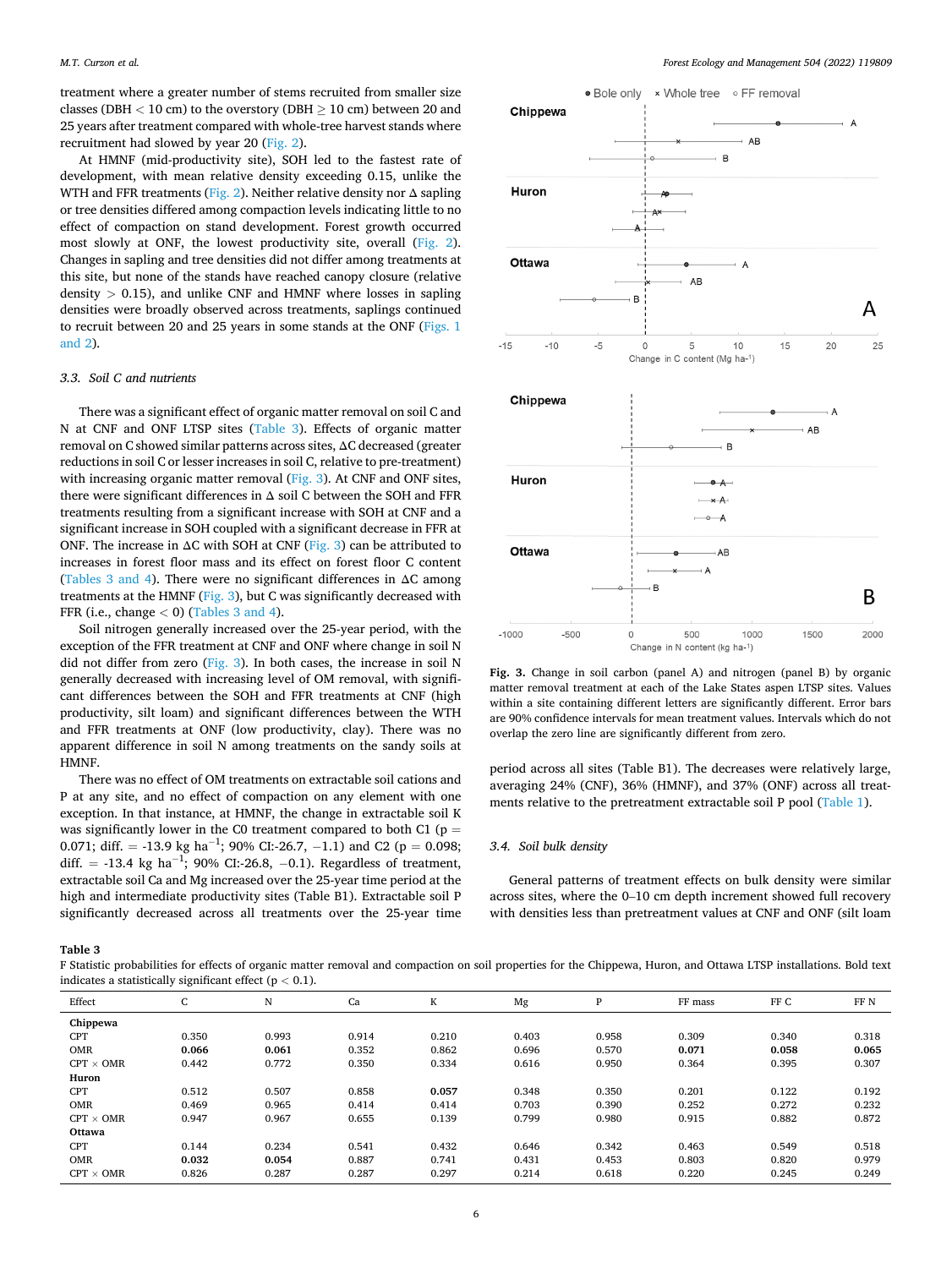### <span id="page-6-0"></span>**Table 4**

Forest floor mass, C content, and N content 25 years after organic matter removal treatment for the Chippewa, Huron, and Ottawa LTSP installations. Means with different letters at the Chippewa site are significantly different; there were no treatment effects at the Huron and Ottawa sites.

| Treatment  | Mass (Mg ha <sup>-1</sup> ) | C content (Mg ha <sup>-1</sup> ) | N content (Kg ha <sup>-1</sup> ) |
|------------|-----------------------------|----------------------------------|----------------------------------|
| Chippewa   |                             |                                  |                                  |
| MBH        | $36.2(7.0)$ a               | 14.3(2.7) a                      | $600(119)$ a                     |
| <b>WTH</b> | 19.2 (7.0) ab               | $7.1(2.7)$ ab                    | 316 (119) ab                     |
| <b>FFR</b> | $12.3(7.0)$ b               | $4.7(2.7)$ b                     | 186 (119) b                      |
| Huron      |                             |                                  |                                  |
| MBH        | 10.4(0.9)                   | 4.5(0.4)                         | 138 (11)                         |
| <b>WTH</b> | 10.4(0.9)                   | 4.6(0.4)                         | 130 (11)                         |
| <b>FFR</b> | 9.5(0.9)                    | 4.0(0.4)                         | 114 (11)                         |
| Ottawa     |                             |                                  |                                  |
| <b>MBH</b> | Non- $est1$                 | Non-est                          | Non-est                          |
| <b>WTH</b> | 12.1(1.9)                   | 3.8(0.5)                         | 138 (21)                         |
| <b>FFR</b> | 12.2(2.2)                   | 3.8(0.5)                         | 141 (24)                         |

<sup>1</sup> Non established estimates because of lack of replication.

and clay soils) and no different than pretreatment values at HMNF (sandy soils), but deeper depths still had bulk densities significantly higher than pretreatment levels (Fig. 4, Table 5). In addition, change in bulk density generally increased with increasing level of compaction, but differences among treatments were only significant at the 10–20 cm increment at CNF and HMNF and at 20–30 increment at ONF (Table 5). Responses at ONF (clay soils) deviated from general trends in two ways; recovery in the 0–10 increment increased with increasing level of compaction, and changes were not significantly different from 0 at the 10–20 and 20–30 cm increments (i.e., recovery occurred at those depths).

### **Table 5**

F statistic probabilities for the effect of organic matter removal and soil compaction on the change in soil bulk density between pretreatment and 25 year measurement periods. Bold text indicates statistically significant differences (p *<* 0.1).

| Effect           | Chippewa | Huron | Ottawa   |
|------------------|----------|-------|----------|
| 10 cm depth      |          |       |          |
| <b>OMR</b>       | 0.452    | 0.242 | $0.001*$ |
| <b>CPT</b>       | 0.142    | 0.503 | 0.152    |
| $OMR \times CPT$ | 0.488    | 0.551 | 0.124    |
| 20 cm depth      |          |       |          |
| <b>OMR</b>       | 0.172    | 0.797 | 0.912    |
| <b>CPT</b>       | 0.002    | 0.001 | 0.112    |
| $OMR \times CPT$ | 0.479    | 0.703 | 0.747    |
| 30 cm depth      |          |       |          |
| <b>OMR</b>       | 0.144    | 0.968 | 0.686    |
| <b>CPT</b>       | 0.229    | 0.131 | 0.059    |
| $OMR \times CPT$ | 0.712    | 0.852 | 0.224    |

FFR > SOH and WTH, but all higher than pretreatment values.

# **4. Discussion**

Results from this study supported our general hypothesis that more severe disturbance in the form of heavier compaction or greater biomass removal would slow stand development, reduce above-ground biomass production, and/or generally lead to decreases or lesser increases in soil C and N (but not P or macronutrients) depending on the site. We also observed different responses to the main factors among the three sites included in this study, confirming that site characteristics such as soil texture influence response to disturbance. As discussed further below, compaction treatments and associated increases in soil bulk density had the most pronounced effect on silt-loam soils whereas the loss of additional organic matter through whole-tree harvesting and/or forest floor removal was most impactful on nutrient-poor, sandy soils.



**Fig. 4.** Change in bulk density by site, treatment, and depth increment. Negative values indicate lower bulk density than pretreatment; positive values indicate higher bulk density than pretreatment. Error bars are 90% confidence limits. Bars which do not overlap the zero line are significantly different from zero.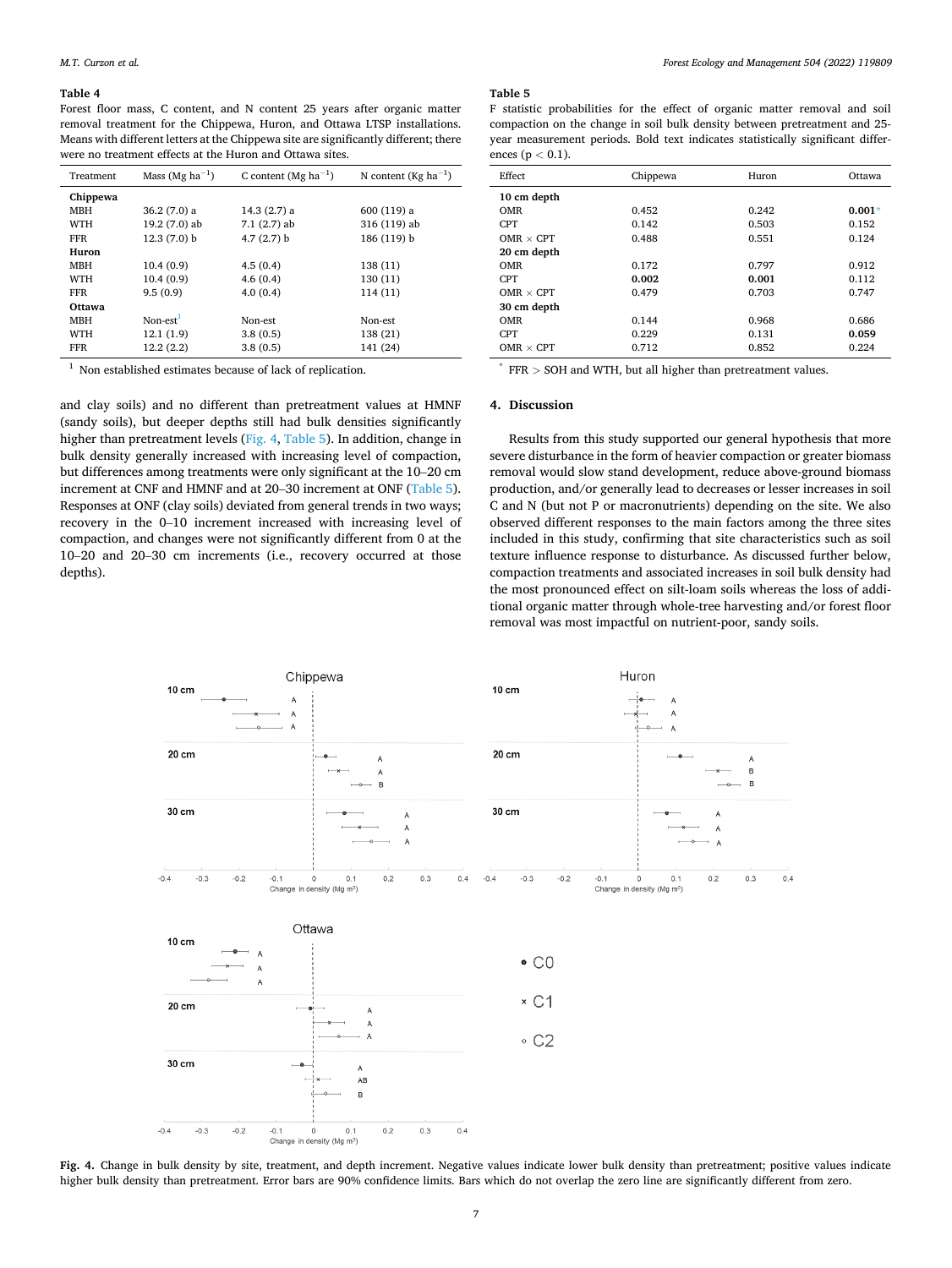Consistent with observations in other temperate forests, the additional removal of harvest residues (whole-tree harvest) and of the forest floor did not negatively impact 25-year above-ground standing biomass at our most productive site [\(Powers et al., 2005; Thiffault et al., 2011](#page-9-0)). That said, the removal of the forest floor does appear to have slowed stand development at this site. Greater biomass in the sapling size class relative to other treatments and the continued (greater) increase in density of tree stems suggest recruitment is ongoing and stands had not yet entered the stem exclusion stage at 25 years. While the silt-loam soil had large enough nutrient pools to sustain increased organic matter removals without negative impacts to vegetation at 25 years, compaction reduced above-ground biomass in overstory trees 18% and 34% for moderate and heavy compaction, respectively. Loamy textured soils appear to be particularly vulnerable to damage from compaction, despite common assumptions that it is finer-textured soils (such as the clay soils at ONF) that should be least resistant ([Steber et al., 2007\)](#page-9-0). This vulnerability likely arises from a pore size distribution that is more susceptible to compaction in loam soils, resulting in a loss of available water holding capacity, reduced aeration, and ultimately a reduction in productivity. The lack of recovery in soil bulk density at depths*>*10 cm suggests impacts to productivity are likely to continue into the future. Alternatively, it is possible that soil compaction reduced aspen suckering directly through damage to roots ([Stone and Kabzems 2002](#page-9-0)) resulting in an overall decrease in density (and biomass) rather than a change to soil porosity per se, but this does not explain the reduction in height observed early in the study [\(Stone and Kabzems 2002](#page-9-0)). Compaction has likely impacted tree regeneration and growth in multiple ways, and additional study, such as assessments of stress response, may provide the data needed to determine mechanisms more precisely. In terms of OM removal, observed reductions in soil C, soil N, forest floor mass, forest floor C, and forest floor N, as well as evidence of potentially slower stand development at the CNF site, together suggest severe forest floor removal could alter long-term forest ecosystem productivity and function in the future.

Forests at HMNF, the intermediate site, are constrained by both nutrient and water availability because of the sandy-textured soils. These soils exhibited greater resistance to compaction with no discernible impacts to above-ground biomass despite increases in bulk density, although earlier assessments indicated potential impacts to functional diversity [\(Curzon et al., 2016](#page-8-0)). These results contrast with others that have indicated a possible benefit of soil compaction to tree growth on sandy textured soils [\(Gomez et al., 2002; Ponder et al., 2012\)](#page-8-0). In contrast, above-ground biomass and relative density were both negatively impacted by whole-tree harvest, likely because the sandy soils are more poorly buffered compared to the silt loam soil at the CNF. The establishment and growth of aspen suckers is heavily influenced by initial growing conditions [\(Frey et al. 2003, Wolken et al. 2010\)](#page-8-0), and it is not clear whether soil nutrient status or water limitation were the drivers of the reduced productivity we observed following WTH (with or without the addition of forest floor removal). Soil N has recovered following all three OMR treatments at this site, but some of the increase in N could be from decomposition of preexisting belowground OM which was not quantified ([Powers et al. 2005, Slesak et al. 2017](#page-9-0)). In contrast, mineral soil C and forest floor mass remain lower than preharvest levels. The reduction in carbon and organic matter coincides with evidence of reduced productivity above-ground, particularly following whole-tree harvest (and whole-tree harvest plus forest floor removal). Removing harvest residues with both of those treatments has had a long-term negative impact on total standing biomass, tree biomass, and the rate of stand development.

The impacts of organic matter removal and compaction on forest response at ONF (clay-textured soils) are less clear. This absence of definitive impacts may be attributed to the slower recovery at ONF where trends in recruitment and mean relative density indicate canopy closure has not occurred. It is also possible that neither nutrient availability nor water are most limiting to growth, but rather other factors

such as soil aeration or soil temperature are more important drivers of productivity. Despite having finer texture, clay soils appear to be more resistant to compaction at greater depths than soils with sandier or loamier texture, as was reflected in the changes to bulk density we observed ([Fig. 4](#page-6-0)). The removal of the forest floor at this site resulted in lower soil C and soil N, and as stand development progresses, differences in total standing biomass among treatments may become more evident. Mean above-ground biomass associated with the forest floor removal treatment was 25% lower than the mean observed for stem-only harvest, but variability and lower replication (plots impacted by beaver were excluded) reduced the statistical power and differences were not significant.

One objective driving recent investigations of the relationship between productivity and ecosystem sustainability is the potential value such knowledge may have for prioritizing forest stands for different uses, e.g. more intensive management practices such as whole-tree harvest [\(Mason et al., 2012](#page-9-0)) versus restoration of composition and structure ([Larson et al., 2008\)](#page-8-0). As observed elsewhere, our results confirm that more productive sites may be more resistant to negative impacts and recover more quickly as indicated by higher relative density and a faster rate of stand development, particularly following the most severe treatments.

Despite the evidence of recovery we report, caution should be exercised even for productive sites as our results also suggest declines in P across the study, regardless of treatment. P-loss in these and similar, temperate forests has not been a wide-spread concern, in part because it has been widely assumed that nitrogen is most limiting [\(Tamm, 1991\)](#page-9-0) and nutrient budget models have predicted multiple rotations would be necessary before P-limitation occurred (e.g. [Vadeboncoeur et al., 2014;](#page-9-0)  [Wilhelm et al., 2013\)](#page-9-0). Yet, a substantial amount of available P is held in above-ground biomass ([Yanai, 1998](#page-9-0)), including in aspen-dominated ecosystems [\(Alban et al., 1978](#page-8-0)), and removal of additional residues with whole-tree harvest results in significantly more P being removed from a site compared to stem-only harvest [\(Klockow et al., 2013](#page-8-0)). Additionally, recent work suggests that both N and P might limit tree growth simultaneously (e.g. [Harpole et al., 2011](#page-8-0)), and P is actually limiting in temperate forests in northeastern North America long believed to be N-limited [\(Gonzales and Yanai, 2019; Goswami et al.,](#page-8-0)  [2018\)](#page-8-0).

The eventual (and gradual) emergence of a soil P reduction 25 years after harvest affirms the value of long-term research as embodied by the LTSP program. Continued assessment of our LTSP installations over the long-term has clarified other impacts as well. Early results from all three sites suggested that a greater degree of disturbance impacted vegetation response relative to conventional practices, but relationships were weak (not statistically significant) and a few trends have changed over time. For example, observations after four to five years at the HMNF indicated compaction of sandy soils might have had a positive effect on mean aspen sapling height and biomass [\(Stone, 2001; Stone et al., 1999\)](#page-9-0), but this perceived benefit has diminished over time and is no longer apparent. Forest floor removal initially increased the density of aspen regeneration at the CNF ([Stone and Kabzems 2002\)](#page-9-0), but that effect has also faded with time ([Curzon et al., 2020](#page-8-0)). On the other hand, initial observations of reduced stem densities in response to greater compaction observed on silt-loam soils at the high productivity site ([Stone 2001\)](#page-9-0) have persisted 25 years after treatment [\(Curzon et al., 2020](#page-8-0)) and are evident in our assessment of relative density and standing biomass. Also, early non-significant observations that suggested the possibility of reduced sapling biomass on sandy soils (Stone et al., 1999) have become more pronounced over time with the whole-tree harvest and forest floor removal treatments both reducing 25-year total standing biomass by over 25% relative to stem-only harvest. Likewise, the differences in soil C and N among organic matter removal treatments reported here were not observed during previous sampling periods [\(Slesak et al., 2017\)](#page-9-0).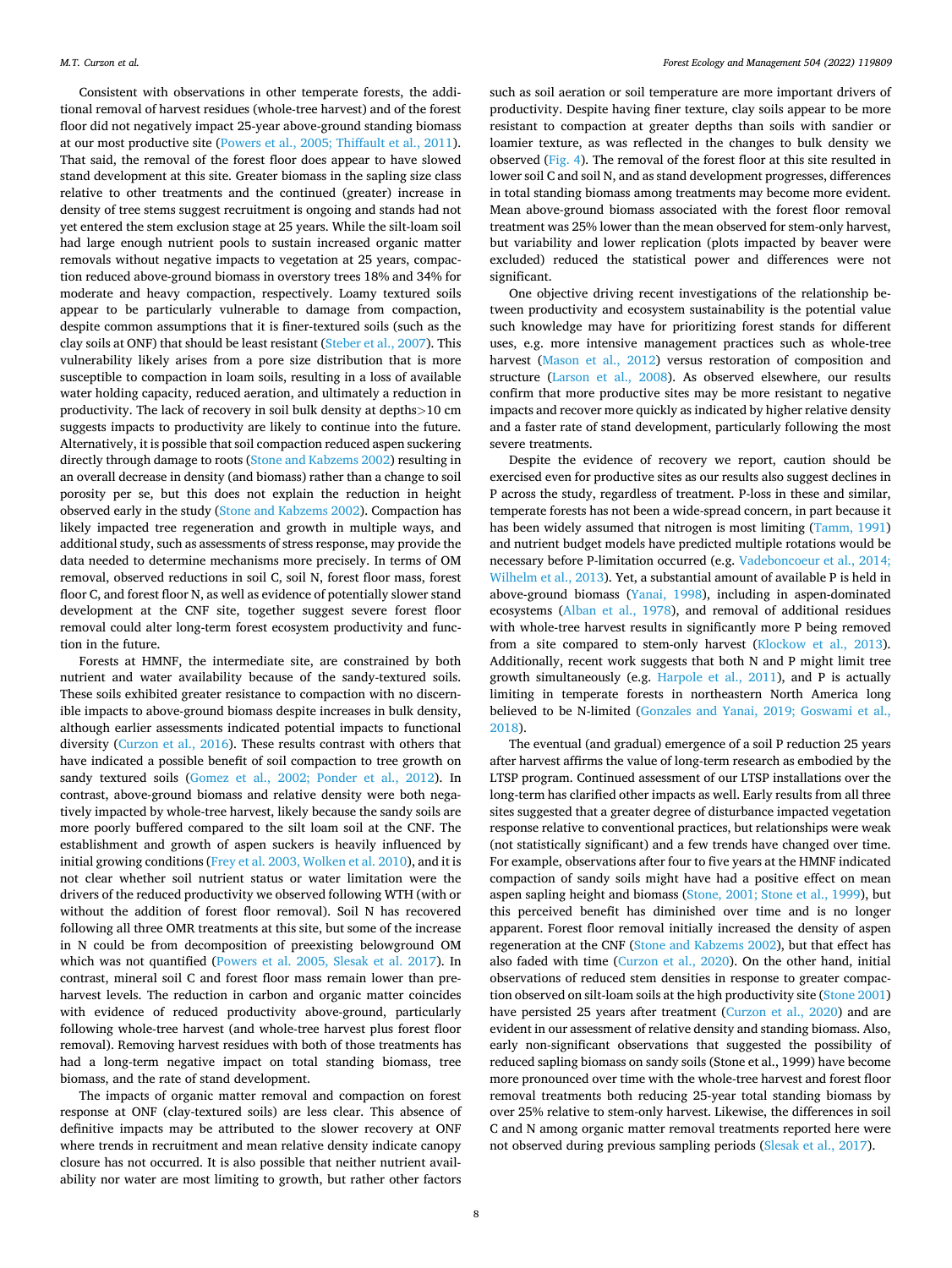### <span id="page-8-0"></span>**5. Conclusions and applications to management**

With this paper, we provide a rare, mid-rotation assessment of harvest impacts on soil properties, stand development, and above-ground biomass in aspen-dominated forests of the Lake States region. Forest response is driven by specific site conditions (e.g. loamy soils are prone to damage from compaction and sandy soils are more vulnerable to productivity losses following whole-tree harvest), but even the combination of whole-tree harvest, forest floor removal, and severe compaction at the most productive site (CNF) yielded greater mean biomass production and faster recovery (CNF) than less disturbed stands at the least productive site (ONF); therefore, these sites may have greater capacity for recovering from severe harvest disturbance such as the additional removal of residues for bioenergy feedstocks. At the same time, our observations of P losses regardless of treatment also support other emerging work that suggests P-limitation may become a more pressing concern in the future and deserves consideration. Study-wide, the most severely disturbed stands, those showing greater impacts from treatments, have not yet reached the stem exclusion stage when competition and resource demands intensify, particularly at HMNF and ONF. Lastly, this work provides additional evidence that site characteristics (beyond productivity alone) matter for determining response to these treatments; precautions should be taken to protect loam-textured soils (such as those at the CNF) from soil compaction, and whole-tree harvest should be avoided on sandy soils that are less nutrient rich and have lower water-holding capacity (Flinn et al., 1980; Janowiak and Webster, 2010; Thiffault et al., 2011; Vangansbeke et al., 2015).

### *CRediT authorship contribution statement*

**Miranda T. Curzon:** Conceptualization, writing, analysis. **Robert A. Slesak:** Conceptualization, writing, analysis. **Brian J. Palik:** Conceptualization. **Julia K. Schwager:** Writing, analysis.

### **Declaration of Competing Interest**

The authors declare that they have no known competing financial interests or personal relationships that could have appeared to influence the work reported in this paper.

# **Acknowledgements**

The authors gratefully acknowledge the efforts of many USDA Forest Service scientists and technicians who have contributed to the LTSP study over the last 25 years, particularly Douglas Stone and David Alban who initiated the Lake States aspen installations as well as John Elioff, Josh Kragthorpe, and Doug Kastendick whose efforts collecting and maintaining data over many years have made this research possible. We also appreciate the suggestions made by the editorial team and two anonymous reviewers whose time and comments helped improve the original manuscript. This research was supported by the USDA Forest Service, Northern Research Station and the National Institute of Food and Agriculture McIntire-Stennis Cooperative Forestry Research Program (IOW05567).

# **Appendix A. Supplementary data**

Supplementary data to this article can be found online at [https://doi.](https://doi.org/10.1016/j.foreco.2021.119809)  [org/10.1016/j.foreco.2021.119809](https://doi.org/10.1016/j.foreco.2021.119809).

# **References**

Alban, D.H., Perala, D.A., Schlaegel, B.E., 1978. Biomass and nutrient distribution in aspen, pine, and spruce stands on the same soil type in Minnesota. Can. J. For. Res. 8 (3), 290–299.<https://doi.org/10.1139/x78-044>.

- Becker, D.R., Skog, K., Hellman, A., Halvorsen, K.E., Mace, T., 2009. An outlook for sustainable forest bioenergy production in the Lake States. Energy Policy 37 (12), 5687–5693.<https://doi.org/10.1016/j.enpol.2009.08.033>.
- Berger, A.L., Palik, B., D'Amato, A.W., Fraver, S., Bradford, J.B., Nislow, K., King, D., Brooks, R.T., 2013. Ecological Impacts of Energy-Wood Harvests: Lessons from Whole-Tree Harvesting and Natural Disturbance. J. For. 111 (2), 139–153. [https://](https://doi.org/10.5849/jof.12-020)  [doi.org/10.5849/jof.12-020](https://doi.org/10.5849/jof.12-020).
- Cambi, M., Certini, G., Neri, F., Marchi, E., 2015. The impact of heavy traffic on forest soils: A review. For. Ecol. Manage. 338, 124–138. https://doi.org/10.1016/j. foreco.2014.11.022.
- Curzon, M.T., D'Amato, A.W., Palik, B.J., 2016. Bioenergy harvest impacts to biodiversity and resilience vary across aspen-dominated forest ecosystems in the Lake States region. USA. Appl. Veg. Sci. 19 (4), 667–678. [https://doi.org/10.1111/](https://doi.org/10.1111/avsc.12256)  [avsc.12256](https://doi.org/10.1111/avsc.12256).
- Curzon, Miranda T., Palik, Brian J., D'[Amato, Anthony W., Schwager, Julia, 2020. Long](http://refhub.elsevier.com/S0378-1127(21)00900-2/opttPj6FYaDz7)[term soil productivity study: 25-year vegetation response to varying degrees of](http://refhub.elsevier.com/S0378-1127(21)00900-2/opttPj6FYaDz7) [disturbance in aspen-dominated forest spanning the Upper Lake States. In:](http://refhub.elsevier.com/S0378-1127(21)00900-2/opttPj6FYaDz7)  [Pile, Lauren S, Deal, Robert L, Dey, Daniel C, Gwaze, David, Kabrick, John M,](http://refhub.elsevier.com/S0378-1127(21)00900-2/opttPj6FYaDz7) [Palik, Brian J, Schuler, Thomas M \(Eds.\), The 2019 National Silviculture Workshop:](http://refhub.elsevier.com/S0378-1127(21)00900-2/opttPj6FYaDz7)  [a focus on forest management-research partnerships. Gen. Tech. Rep. NRS-P-193. U.](http://refhub.elsevier.com/S0378-1127(21)00900-2/opttPj6FYaDz7)  [S. Department of Agriculture, Forest Service, Northern Research Station, Madison,](http://refhub.elsevier.com/S0378-1127(21)00900-2/opttPj6FYaDz7) [WI, pp. 42](http://refhub.elsevier.com/S0378-1127(21)00900-2/opttPj6FYaDz7)–52.
- Drew, T.J., Flewelling, J.W., 1979. Stand Density Management: an Alternative Approach and Its Application to Douglas-fir Plantations. For. Sci. 25, 518–532. [https://doi.org/](https://doi.org/10.1093/forestscience/25.3.518)  [10.1093/forestscience/25.3.518](https://doi.org/10.1093/forestscience/25.3.518).
- [Farmer, Robert E., 1962. Aspen root sucker formation and apical dominance. For. Sci. 8](http://refhub.elsevier.com/S0378-1127(21)00900-2/opthJXHU9nfz1)  [\(4\), 403](http://refhub.elsevier.com/S0378-1127(21)00900-2/opthJXHU9nfz1)–410.
- [Flinn, D.W., Squire, R.O., Farrell, P.W., 1980. The role of organic matter in the](http://refhub.elsevier.com/S0378-1127(21)00900-2/h0035) [maintenance of site productivity on sandy soils. New Zeal. J. For. 25, 229](http://refhub.elsevier.com/S0378-1127(21)00900-2/h0035)–236.
- Franklin, J.F., Spies, T.A., Pelt, R.V., Carey, A.B., Thornburgh, D.A., Berg, D.R., Lindenmayer, D.B., Harmon, M.E., Keeton, W.S., Shaw, D.C., Bible, K., Chen, J. 2002. Disturbances and structural development of natural forest ecosystems with silvicultural implications, using Douglas-fir forests as an example. For. Ecol. Manage. 155 (1-3), 399–423. [https://doi.org/10.1016/S0378-1127\(01\)00575-8](https://doi.org/10.1016/S0378-1127(01)00575-8).
- Fraser, E.C., Lieffers, V.J., Landhäusser, S.M., 2004. Wounding of aspen roots promotes suckering. Can. J. Bot. 82 (3), 310–315. <https://doi.org/10.1139/b04-009>.
- Frey, B.R., Lieffers, V.J., Landhäusser, S.M., Comeau, P.G., Greenway, K.J., 2003. An [analysis of sucker regeneration of trembling aspen. Can. J. For. Res. 33, 1169](http://refhub.elsevier.com/S0378-1127(21)00900-2/h0050)–1179.
- Gomez, A., Powers, R.F., Singer, M.J., Horwath, W.R., 2002. Soil Compaction Effects on Growth of Young Ponderosa Pine Following Litter Removal in California's Sierra Nevada. Soil Sci. Soc. Am. J. 66, 1334–1343. https://doi.org/10.2136/ sssaj2002.1334.
- Gonzales, K., Yanai, R., 2019. Nitrogen–phosphorous interactions in young northern hardwoods indicate P limitation: foliar concentrations and resorption in a factorial N by P addition experiment. Oecologia 189 (3), 829–840. [https://doi.org/10.1007/](https://doi.org/10.1007/s00442-019-04350-y)  [s00442-019-04350-y](https://doi.org/10.1007/s00442-019-04350-y).
- Goswami, S., Fisk, M.C., Vadeboncoeur, M.A., Garrison-Johnston, M., Yanai, R.D., Fahey, T.J., 2018. Phosphorus limitation of aboveground production in northern hardwood forests. Ecology 99 (2), 438–449. [https://doi.org/10.1002/ecy.2018.99.](https://doi.org/10.1002/ecy.2018.99.issue-210.1002/ecy.2100) [issue-210.1002/ecy.2100](https://doi.org/10.1002/ecy.2018.99.issue-210.1002/ecy.2100).
- Greacen, E.L., Sands, R., 1980. Compaction of forest soils. A review. Soil Res. 18 (2), 163. [https://doi.org/10.1071/SR9800163.](https://doi.org/10.1071/SR9800163)
- Harpole, W.S., Ngai, J.T., Cleland, E.E., Seabloom, E.W., Borer, E.T., Bracken, M.E.S., Elser, J.J., Gruner, D.S., Hillebrand, H., Shurin, J.B., 2011. Nutrient co-limitation of primary producer communities. Ecol. Lett. 14, 852–862.
- Helmisaari, H.-S., Hanssen, K.H., Jacobson, S., Kukkola, M., Luiro, J., Saarsalmi, A., Tamminen, P., Tveite, B., 2011. Logging residue removal after thinning in Nordic boreal forests: Long-term impact on tree growth. For. Ecol. Manage. 261, 1919–1927. https://doi.org/10.1016/J.FORECO.2011.02.015.
- Homann, P.S., Bormann, B.T., Boyle, J.R., Darbyshire, R.L., Bigley, R., 2008. Soil C and N minimum detectable changes and treatment differences in a multi-treatment forest experiment. For. Ecol. Manage. 255 (5–6), 1724–1734. [https://doi.org/10.1016/j.](https://doi.org/10.1016/j.foreco.2007.11.037)  [foreco.2007.11.037.](https://doi.org/10.1016/j.foreco.2007.11.037)
- Jack, S.B., Long, J.N., 1996. Linkages between silviculture and ecology: an analysis of density management diagrams. For. Ecol. Manage. 86, 205–220. https://doi.org/ 10.1016/S0378-1127(96)03770-X.
- Janowiak, M.K., Webster, C.R., 2010. Promoting Ecological Sustainability in Woody Biomass Harvesting. J. For. 108, 16–23. <https://doi.org/10.1093/jof/108.1.16>.
- Jenkins, J.C., Chojnacky, D.C., Heath, L.S., Birdsey, R.A., 2004. Comprehensive database of diameter-based biomass regressions for North American tree species. [https://doi.](https://doi.org/10.2737/NE-GTR-319)  [org/10.2737/NE-GTR-319.](https://doi.org/10.2737/NE-GTR-319)
- Klockow, P.A., D'Amato, A.W., Bradford, J.B., 2013. Impacts of post-harvest slash and live-tree retention on biomass and nutrient stocks in Populus tremuloides Michx. dominated forests, northern Minnesota, USA. For. Ecol. Manage. 291, 278–288. https://doi.org/10.1016/j.foreco.2012.11.001.
- Kolka, R., Steber, A., Brooks, K., Perry, C.H., Powers, M., 2012. Relationships between Soil Compaction and Harvest Season, Soil Texture, and Landscape Position for Aspen Forests. North. J. Appl. For. 29 (1), 21–25. <https://doi.org/10.5849/njaf.10-039>.
- Kozlowski, T.T., 1999. Soil compaction and growth of woody plants. Scand. J. For. Res. 14 (6), 596–619. [https://doi.org/10.1080/02827589908540825.](https://doi.org/10.1080/02827589908540825)
- Kurth, Valerie J., D'Amato, Anthony W., Palik, Brian J., Bradford, John B., 2014. Fifteenyear patterns of soil carbon and nitrogen following biomass harvesting. Soil Sci. Soc. Am. J. 78, 624–633. [https://doi.org/10.2136/sssaj2013.08.0360.](https://doi.org/10.2136/sssaj2013.08.0360)
- Larson, A.J., Lutz, J.A., Gersonde, R.F., Franklin, J.F., Hietpas, F.F., 2008. Potential site productivity influences the rate of forest structural development. Ecol. Appl. 18 (4), 899–910. [https://doi.org/10.1890/07-1191.1.](https://doi.org/10.1890/07-1191.1)